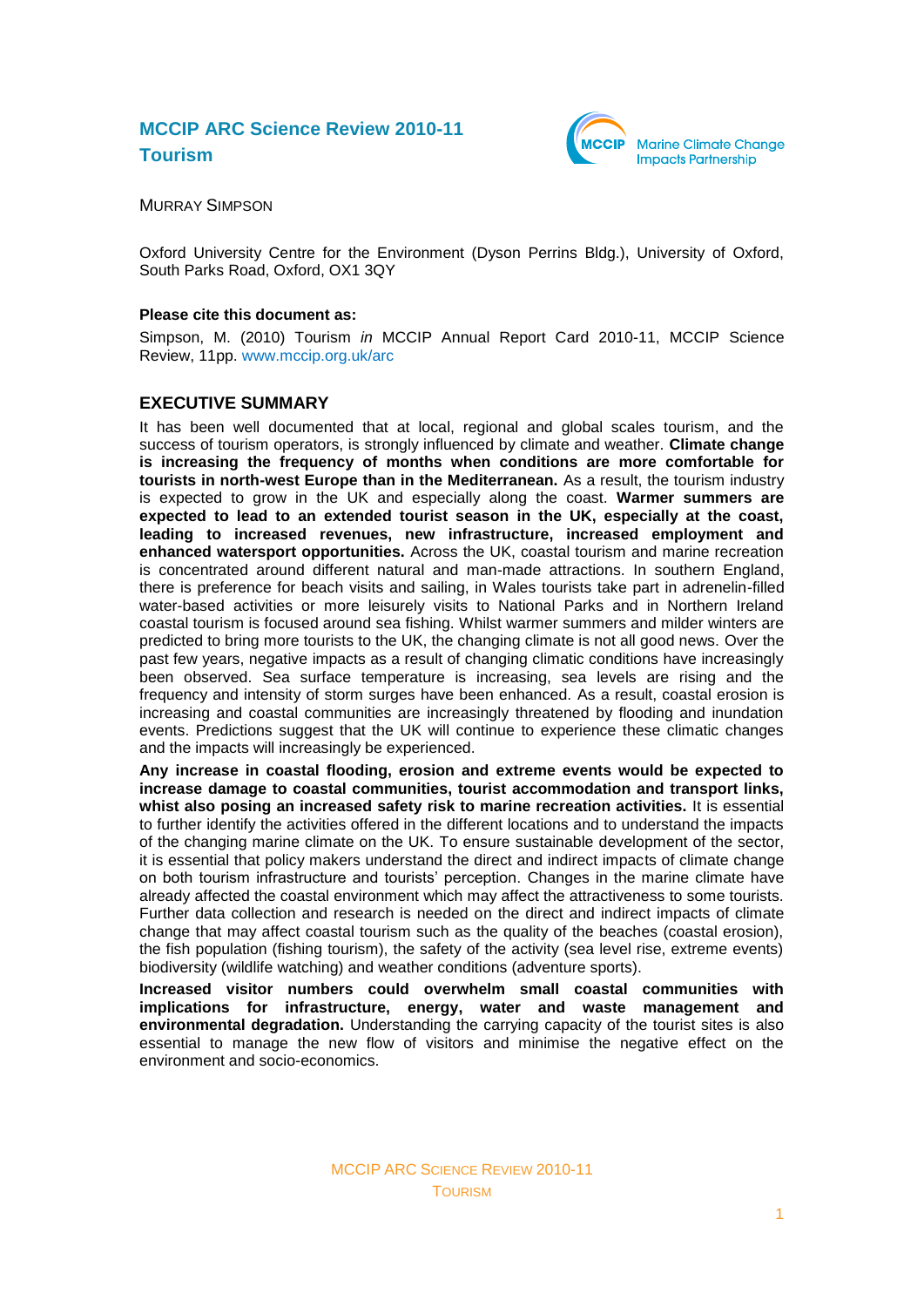## **FULL REVIEW**

## **1. What is already happening?**

## *i) In coastal England: the Northern North Sea (part), Southern North-Sea, the Eastern English Channel and the Western English Channel.*

Tourism in England is heavily concentrated around the London area (Office for National Statistics (ONS), 2009). However, the English coasts have always been a destination for domestic tourism and have become a significant segment in the sector for international tourists more recently (ONS, 2009; Visit Britain, 2009; Visit England, 2009). The English coast encompasses four 'Charting Progress' regions (as identified by Defra, 2005). These are the Northern North Sea (part), Southern North Sea and the Eastern and Western English Channels. Tourism on the English coasts traditionally mostly occurs during the summer months and includes activities such as beach, boating/sailing and fishing.

Currently, little is known about the impact of marine climate change on coastal tourism and marine recreation in England. However, changes to the coastal environment have been noticed during the past few years. A general warming of the region and, in particular sea surface temperature, allow the beaches and coastlines to become very attractive in summer. Coastal water temperature around the UK has increased by about 0.7oC in the last 30 years (Murphy et al., 2009). However, sea level rise, increase in wave height and storm surge have all enhanced coastal erosion and, as a result, more than 25% of the shore is being severely eroded. Fish and Moore (2005) suggest that cliff erosion and instability is increasing around the UK and that climate change is one of the primary drivers of this change.

Extreme events have become more frequent with storms and floods becoming more common and more intense (Murphy et al., 2009). These factors may contribute to an adverse perception of the region on a national and international scale (e.g. Bigano et al., 2005; Gössling et al., 2006). For example, the severe flooding in Cumbria in November 2009 resulted in 41 per cent of tourism businesses experiencing booking cancellations (Cumbria Intelligence Observatory, 2010). In addition, a fifth of businesses questioned believed subsequent enquiries and bookings were down and more than a quarter were concerned about the impact on public perception of the area (Cumbria Intelligence Observatory, 2010).

## *ii) In the Irish Sea: coastal Wales, Isle of Man and coastal Northern Ireland.*

## *Wales*

Tourism is a vital part of economic prosperity and job creation in Wales and is divided into the two categories of coastal tourism and heritage tourism (Welsh Assembly Government, 2007). In 2000, the Welsh Assembly Government, through the Welsh Tourist Board, launched a new strategic initiative, repositioning Wales as a shortbreak activity tourism destination and promoting coastal activities (Wales Tourist Board, 2000). A series of strategies were developed to guide the marketing and development of key activity tourism products (e.g. [Time for Action –](http://wales.gov.uk/docs/drah/publications/Tourism/090331adventureeng.pdf) adventure [tourism\)](http://wales.gov.uk/docs/drah/publications/Tourism/090331adventureeng.pdf) (Welsh Assembly Government, 2007). Activities in Wales include water sports such as surfing, diving and climbing as well as fishing and boating. Over the past decade, this strategy has proved efficient and tourism has increased significantly (ONS, 2009). Over the same time, there have also been slight, but significant improvements in summer weather conditions (Jenkins et al., 2007).

The Welsh coastline and beaches are a major attraction and, as a result, the Welsh Assembly Government also promotes coastal national parks and protected areas as a holiday destination. However, due to climate change, coastal erosion and sea level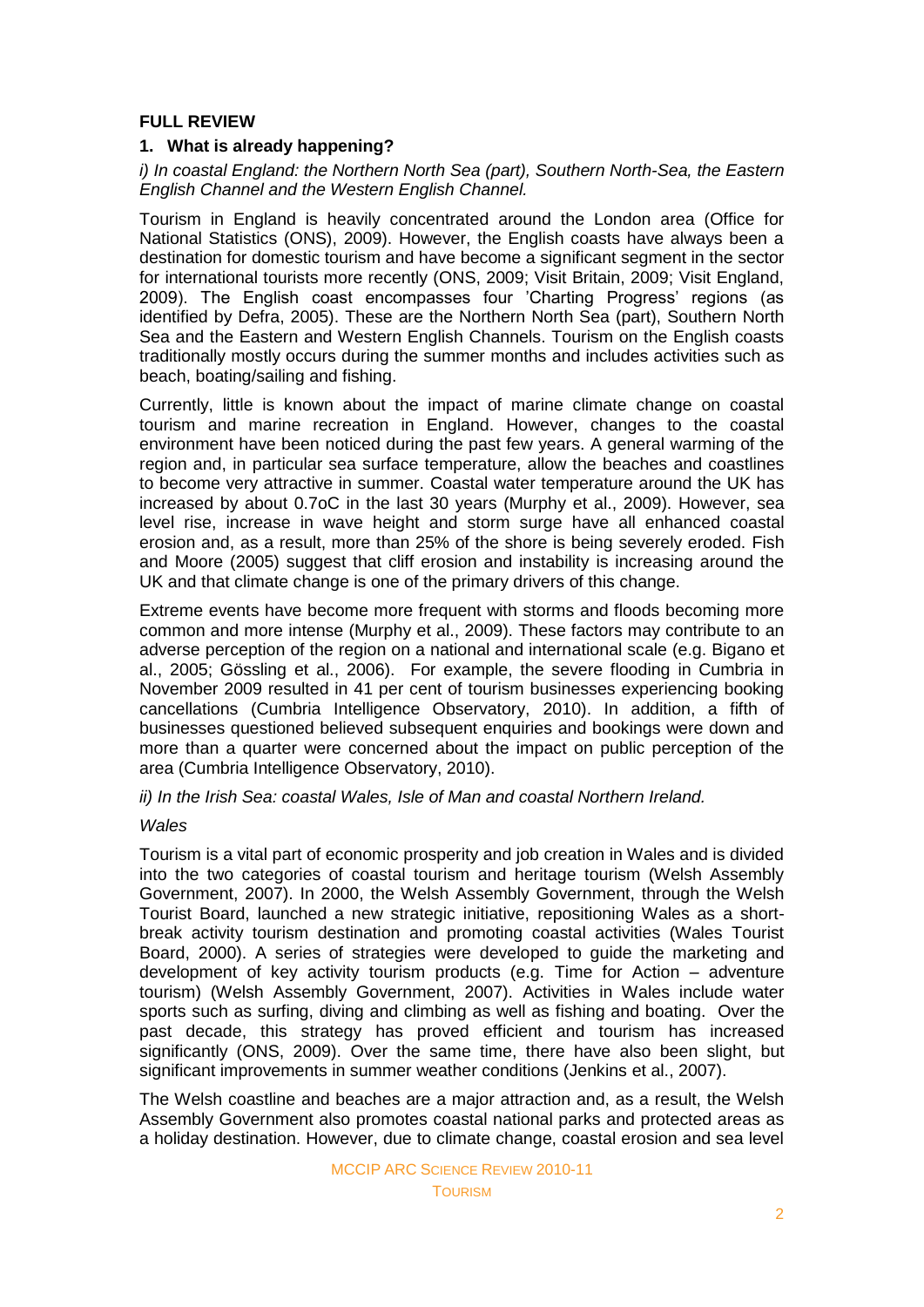rises have been observed on 23% of the Welsh coasts (EUROSION, 2004) potentially having a negative effect on the recent increase in tourism.

The warmer summer months have also allowed water sports activities such as surfing to develop extensively and Wales now has many of the UK's most popular surfing sites (e.g. www.surfinginwales.co.uk). The demand has increased and surf schools and tour operators have largely extended the season to almost six months of activity during the year. The Irish Sea is more sheltered than other coastal areas of the UK so seasonal differences in wave heights tend to be lower than other locations (Fealy et al., 2006). This stability has been beneficial to the surfing industry. Furthermore, there is no obvious trend in the available data to suggest that extreme events have noticeably increased in the region (Brown et al., n.d) and the coast has remained relatively unaffected.

#### *Isle of Man*

Tourism makes a significant contribution to the Island's economy. The Isle of Man has a low population density with a largely undeveloped moorland landscape and rugged coastline, which is very popular for outdoor and water sports. To date, tourism marketing efforts have emphasised the landscape value and the environment of the Isle of Man (Isle of Man Government, 2010a). The choice of activities includes golf, sea and river fishing, sailing, windsurfing, mountain biking, diving and rambling.

Due to the location of the Isle of Man, the Irish Sea is the main factor to consider when dealing with climate of the island. Adverse marine climate change impacts can have a significant effect on the tourism sector. For example, the Douglas Promenade area is the most important area for tourist accommodation and many of its buildings are already susceptible to flooding from storm surges. Extensive information has been collated, by the island's Government, on the potential impacts of climate change. The Isle of Man's tourism strategy includes initiatives to cope with increasing flood risk and storm surges such as the redevelopment of the main tourism hotspot (The Douglas Promenade and the Summerland site) (Isle of Man Government, 2010b). The Government has also started to further identify future maintenance needs for older buildings.

However, climate change is not perceived, by stakeholders, as the main issue to be concerned about even though specific problems, such as accommodation being susceptible to flooding, have been identified (Firth and Hutchins, 2006). The same stakeholders currently consider that climate change will bring potential beneficial impacts such as increased demand. However, these may be countered by issues of accommodation standards and environmental quality. Climate change is now a consideration in all tourism development or maintenance projects and is seen as a potential opportunity to extend the season (Firth and Hutchins, 2006).

### *Northern Ireland*

The coastline of Northern Ireland is characterized by stretches of cliff and rock, tidal inlets and sea loughs, as well as stretches of long sandy beaches and dunes. Twenty per cent of the coastline is already suffering from coastal erosion due to sea level rise and high wave height, and most of it has had hard engineering features installed to prevent erosion (EUROSION, 2004). In recent years, Northern Ireland has also experienced a strong increase in the frequency and intensity of extreme events with strong gales and winds (Arkell et al., 2007). These have, in some instances, had significant economic impacts especially for accommodation and attraction providers (NITB, 2008). As Ireland is dependent on sea and air transport for tourism, it is particularly vulnerable to bad weather conditions in the form of strong winds or gales as tourists are unable to travel.

MCCIP ARC SCIENCE REVIEW 2010-11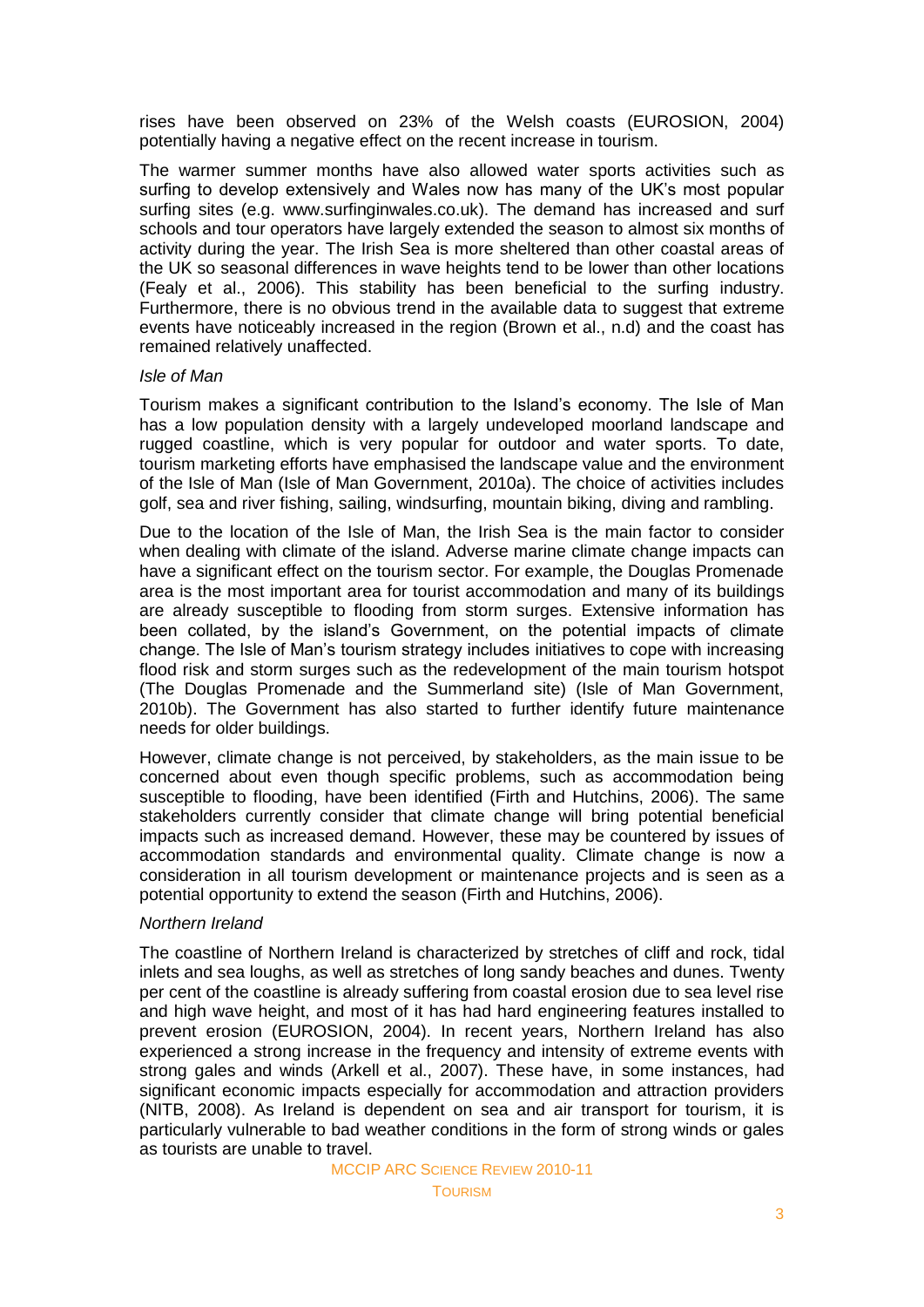Tourism is a growing market and coastal activity and marine recreation include water sports, boating and yachting and, most importantly, fishing. Fishing for species including salmon, grilse, sea trout, brown trout and sonaghan, in and around Northern Ireland is a major recreational and economic activity. The unpolluted coastal waters make for an internationally recognized sea fishing sector which is also very popular among the Northern Ireland population.

## *iii) In coastal Scotland: the West Coast, the Minch and the Northern North Sea.*

Tourism is a major industry in Scotland and attracts both international and domestic tourists (ONS, 2009). Tourism and recreation contributes significantly to the Scottish economy, and directly provides over 210,000 jobs (Visit Scotland, 2008). According to Visit Scotland the main reasons for visiting the country are the diverse range of landscapes and natural habitats and the rich Scottish history and culture (Visit Scotland, 2008). The main attractions include historic monuments and museums, mountain climbing and hill walking, water sports, golf and winter skiing.

Coastal tourism is not one of the main segments of Scottish tourism (Viner and Agnew, 1999). However, the country does suffer from an adverse perception due to the inclement weather. Fishing tourism has always been very popular and is well renowned internationally. The provision of other water sport activities, such as sailing, along coastal areas is also increasing.

Scotland offers a varied sea fishing experience with an abundance of species (including cod, pollack, salmon, bass, skate) coupled with magnificent coastal scenery and the option to fish from both shore and boat.

Scotland offers a range of more extreme water-based adventure activities such as kayaking and surfing. These activities greatly depend on the quality of the coastal environment and are influenced by the coastal climate. Any changes in the marine climate will potentially threaten the sustainability of this industry.

Scotland is the part of the UK where, to date, the annual mean temperature has increased less than in other parts of the country (Defra, 2005). Research has shown that the Northern North Sea and the Scottish continental shelf have experienced significantly less warming than other coastal regions in the UK (Defra, 2005). Only 12% of the Scottish coasts have experienced coastal erosion (compared to 30% in England and 23% in Wales) (EUROSION, 2004).

### **2. What could happen in the future?**

*i) In coastal England: the Northern North Sea (part), Southern North-Sea, the Eastern English Channel and the Western English Channel.*

Current climate change predictions suggest that England will experience warmer wetter summers and milder drier winters. With predications of milder winters and more reliable summers (Murphy *et al.,* 2009), the tourist season may be extended although the summer will remain the busiest time. The English tourism sector should benefit from these changes in terms of perception of the country and in terms of an increase in overseas tourists. Amelung and Viner (2006) projected a decline in the suitability of the Mediterranean for tourism during the summer and a parallel increase in the suitability for tourism in northern Europe. Domestic tourism is also likely to become more popular and the coast, especially the south coast, is predicted to experience a high increase of visitors (Viner and Agnew, 1999; SWCCIP, 2003).

However, changes in the marine climate are also likely to continue and potentially weaken the tourism industry. Sea levels and wave heights are expected to continue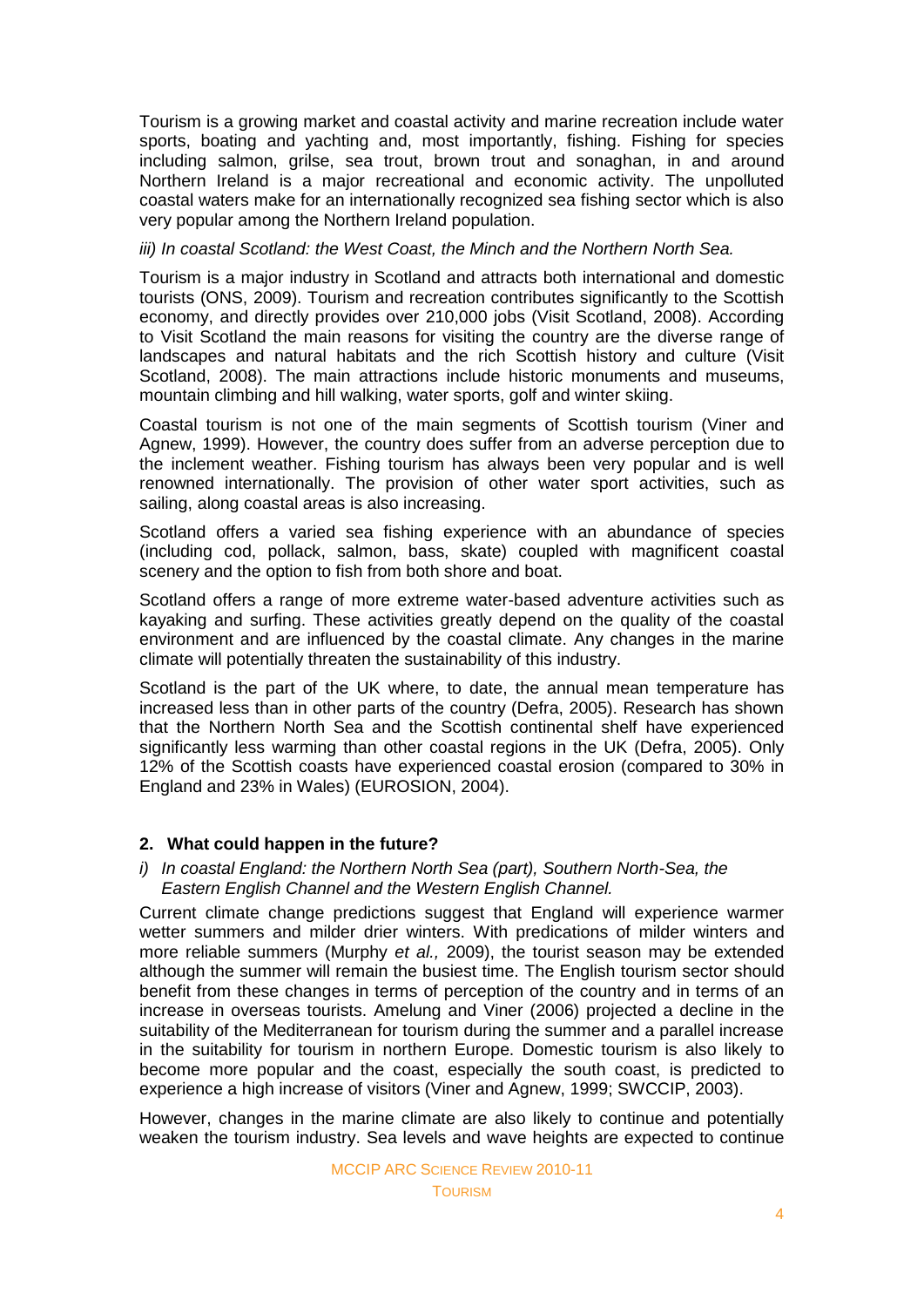to apply additional pressure to the already developed English shoreline. For example, sea levels are thought to be rising by 3mm each year in Cornwall (CCRM Ltd, 2008).

### *Recommendations to increase understanding of the potential impacts*

Infrastructure, including roads, railways and buildings, located along the coast will become increasingly vulnerable to flooding and inundation events. A better characterization of infrastructures and attractions located within threatened areas should be undertaken to assess just how vulnerable these areas are and the severity of any potential impacts.

In addition, the impact of the predicted increase in tourism numbers needs to be assessed. Many tourists visit some parts of the English coastline for its scenic beauty and quaint villages. If visitor numbers do increase significantly these areas could be overwhelmed and the attractive features undermined. Many coastal areas have traditionally welcomed tourists in relatively low numbers. Careful consideration is required to assess how these areas can best manage any increases in tourists. Further research is also required to understand and plan for the efficient use of energy and water and the development of appropriate waste management.

## *ii) In the Irish Sea: coastal Wales, Isle of Man and coastal Northern Ireland.*

### *Wales*

As in other parts of the UK, coastal tourism in Wales is highly dependent on the quality of the shore and sea environment.

Sea level rise and an increase in wave height are predicted around the coastline of Wales by the end of the century (IPCC, 2007) contributing to further coastal erosion and damage to the scenic landscapes upon which tourism depends (Viner and Agnew, 1999; Defra, 2005). The opportunities for activities such as abseiling and climbing may be reduced due to the increasing precariousness of cliffs.

Any increase in both the sea surface temperature and the near bottom temperature of the Irish Sea is likely to affect the distribution of fish species (Defra, 2005) resulting in a negative impact upon the fishing tourism sector. Uncertainty in the projections of future temperature in the region includes that associated with changes in the large scale ocean circulation and high latitude ice-melt that may partially offset the predicted warming in this region (see the *MCCIP ARC Science Review 2010-11 Atlantic Heat Conveyor (Atlantic Meridional Overturning Circulation),* Cunningham et al. 2010). There is still significant uncertainty within this area and further research into the impact of fish distribution is required. Studies and research conducted for the commercial fishery industry could be extrapolated to the recreational deep sea and coastal fishing sectors.

## *Isle of Man*

The climate of the Isle of Man is significantly controlled by the surrounding marine climate. As conditions change in the Irish Sea, the Isle of Man is expected to get warmer, especially during the summer months. The tourism sector will benefit from an extended season and a more attractive overall climate for visitors. Potential issues resulting from an increase in visitor numbers and the potential impacts that climate change might have on tourism infrastructure have been identified (Firth and Hutchins, 2006). For example, the transportation system needs to be improved and the existing accommodation needs to be modified to offer increase protection against storm surge, floods and other extreme events.

The undisturbed landscape is predicted to change with the drying of moorland and changes in the vegetation structure (Firth and Hutchins, 2006). Any such changes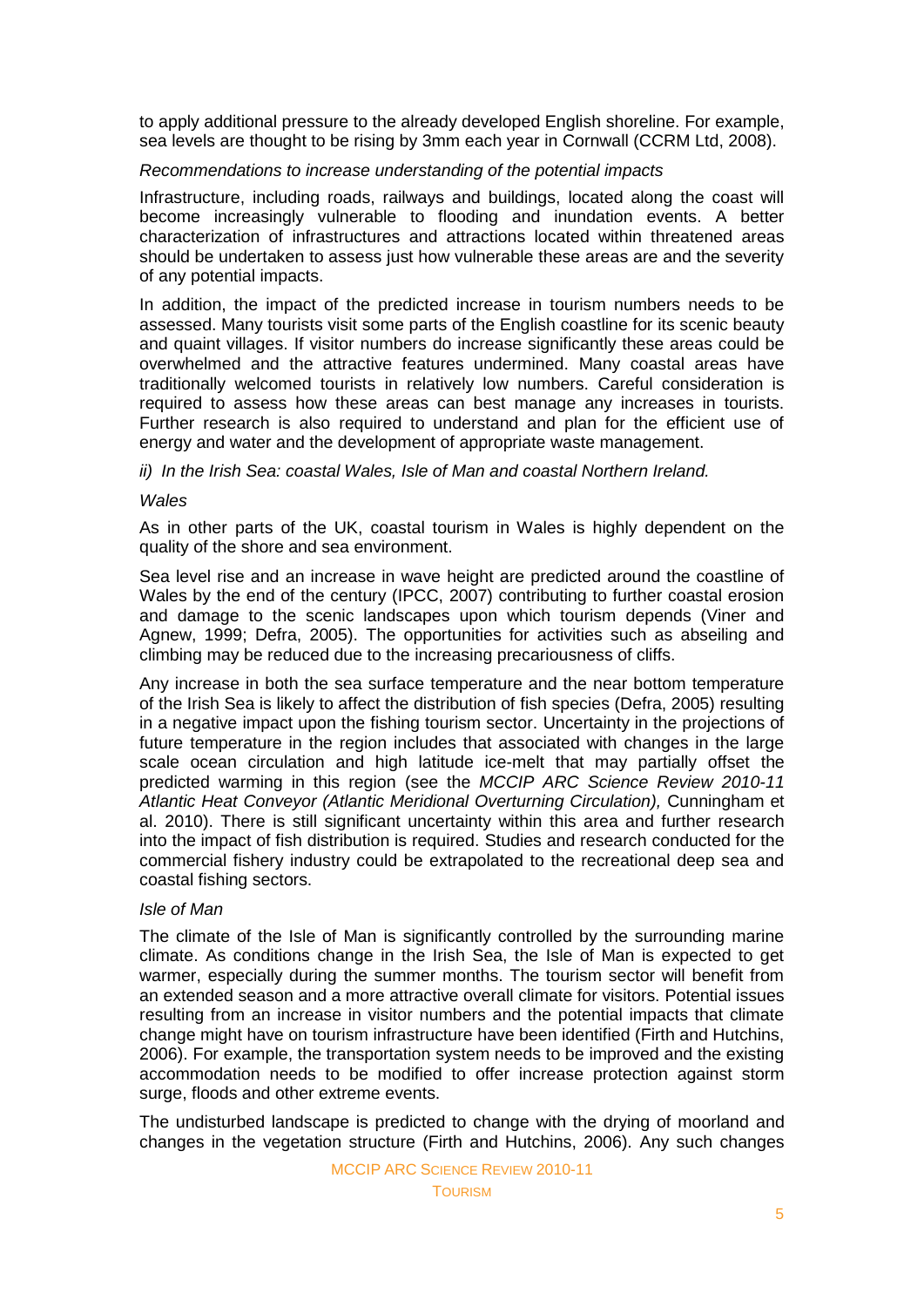could have a negative effect on tourism numbers as the island may be perceived as less attractive to some potential visitors. Safety concerns are also raised as forest fires are thought likely to increase in frequency.

As fishing is a major tourist activity on the island, a warming sea and a warming climate may threaten the industry. Toxic algal blooms are already being monitored, as they are across the UK, and they have been predicted to increase in number and severity in the forthcoming decades (Defra, 2005) but confidence in this prediction is low (Bresnan *et al*. 2010). This will endanger the marine life and especially shellfish which is important not only for the fishing industry but also for tourism. The Isle of Man's fishing industry is concentrated on scallops and queen scallops (Isle of Man Government, 2010a) and each year the Island holds the Queenie Festival [\(http://queeniefestival.com\)](http://queeniefestival.com/) to celebrate the Manx Queenie (the local name for the Queen Scallop) (Isle of Man Government, 2010b).

The coastline of the Isle of Man is rich in marine life. The Irish Sea contains important populations of sea birds, fish and cetaceans including the bottlenose dolphin, grey seals and basking sharks. Diving and wildlife watching activities are prominent on the island and are responsible for a significant share of the tourism sector. The predicted increase in sea surface temperature is expected to have a serious impact on cetaceans and fish predators (Sea Watch Foundation, n.d; Evans et al. 2010). Smaller increases in temperature may have local impacts on the primary productivity of the Irish Sea and thus a local impact on potential food for cetaceans. A shift in plankton distribution and abundance will have implications for seals, dolphins and sharks in the area surrounding the Isle of Man which may have a knock-on impact for the popular wildlife-watching tourism operators.

## *Northern Ireland*

Weather in Northern Ireland is predicted to become warmer overall (between 1 and 3.5°C by the end of the 2080s) and will become more welcoming to international visitors (Murphy *et al.,* 2009). However, as with all climate predictions there is huge variety (and differing uncertainty) depending on which climate change scenarios and models are used.

Research and surveys undertaken by the Northern Ireland government suggest that even though rain is seen by visitors as a downside of tourism in Ireland, it does not affect the overall quality of their trips (Northern Ireland Tourist Board (NITB), 2007). However, too much rain could cause significant problems. Floods are a major concern in Northern Ireland and any increases in flash flooding will have impacts on urban infrastructures, buildings (including built heritage), utilities and transport, and tourism businesses. In addition, increases in flooding, coupled with continued coastal erosion, will have negative impacts on coastal habitats, settlements, and transport infrastructures and also on surrounding agricultural land. Flooding could have an impact of the important fishing tourism industry in Northern Ireland. In addition, increased water temperatures can be lethal to fish such as salmon.

### *Recommendations to increase understanding of the potential impacts*

More specific modelling of the flood risk and potential impacts in Northern Ireland is urgently needed. Any information should then be used to produce a strategy to help prepare the country and the coastal tourism sector to cope with the risks.

In addition, further research needs to focus on which fish species are more valuable to Northern Ireland for both biodiversity and economic reasons, and the potential advantages of new target species in the changing marine climate.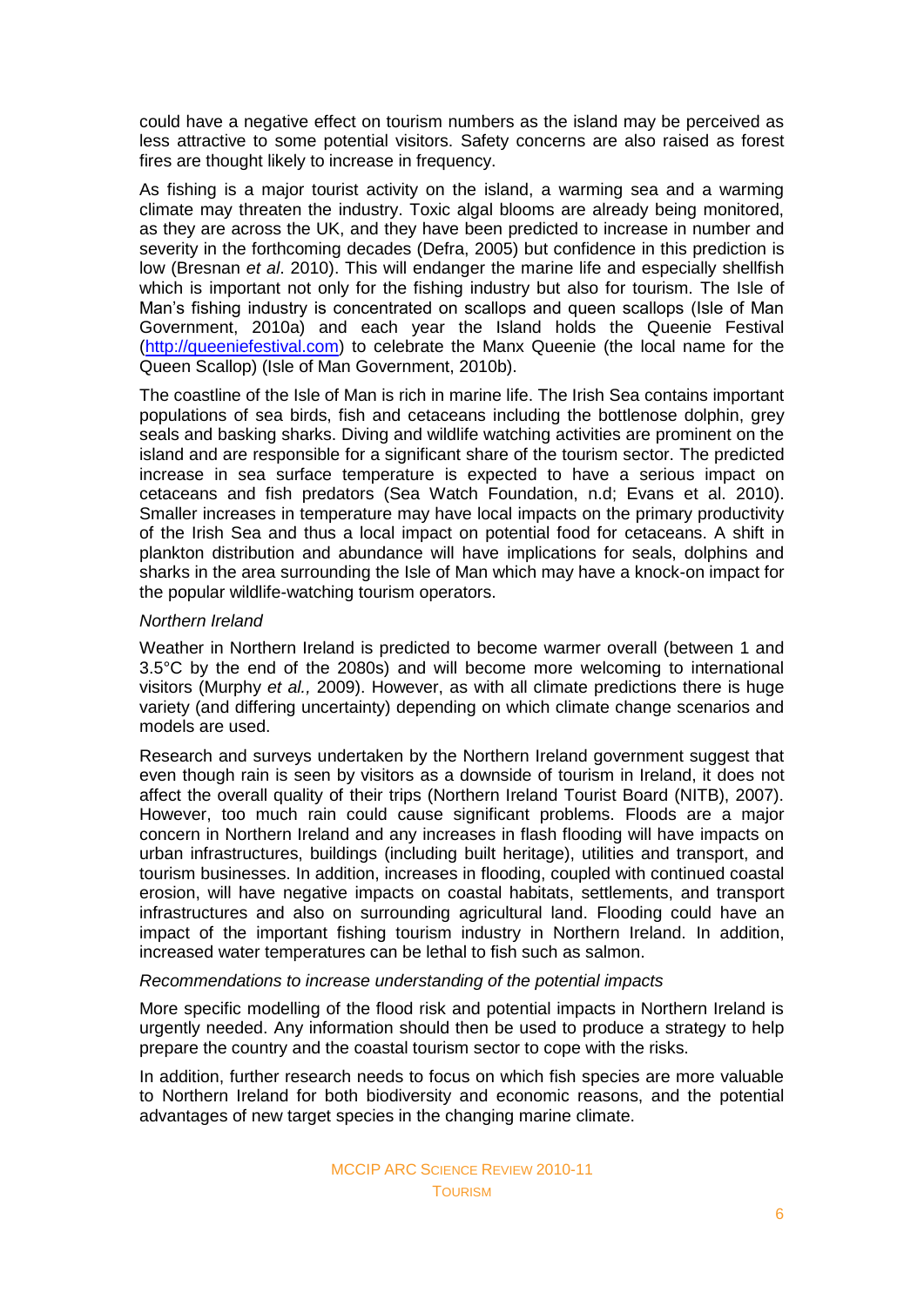### *iii) In coastal Scotland: the West Coast, the Minch and the Northern North Sea.*

Tourism in Scotland is heavily concentrated in the cities and mountains (Visit Scotland, 2008). However, some of the surrounding islands are also popular. Hill climbing, skiing, golfing holidays and cultural tourism all take place mainly in inland areas. As a result, changes to coastal areas as a result of climate change are unlikely to have significant impacts on these businesses. However, climate change in general, and the resulting warming of the country is likely to result in warmer winters potentially jeopardizing ski tourism and reducing its opportunities for expansion. This could provide an opportunity for coastal areas to further develop their tourism operations. Any changes in the marine climate could also have a positive impact on this development if weather conditions become more favourable.

According to UKCIP, under medium and high emissions scenarios, the sea-surface temperature around Scotland is expected to increase but by not as much as other parts of the UK and there is expected to be lower sea level rise due to variations in natural land movement (Hulme et al., 2002). In addition, future changes in average precipitation are expected to be smallest in northwest Scotland (Hulme et al., 2002). As a result, the Scottish Government's Economic Strategy has identified tourism as one of the key sectors with high growth potential and the capacity to boost Scotland's productivity (Scottish Government, 2007).

Water sports such as kayaking, canoeing, surfing and yachting are very likely to benefit from any increases in summer temperatures and the tourism season is likely to be extended by several months.

### *Recommendations to increase understanding of the potential impacts*

Warmer summer temperatures will also benefit small coastal towns and islands in Northern Scotland bringing additional economic activity to these locations. Particular attention should be paid to the transport network which is mainly made up of ferry links and coastal roads. They are thought to not currently be vulnerable to coastal erosion or sea level rise. However, increased risks of extreme weather events such as coastal flooding and landslides could cause damage and disruption to fragile island and remote communities who rely on inbound tourism.

The predicted warming of the Scottish continental shelf is thought to be beneficial for certain species of fish. However, no scientific assessment has been undertaken to determine the precise marine climate change impacts on the fish populations and the associated tourism industry.





*What is already happening: Medium*

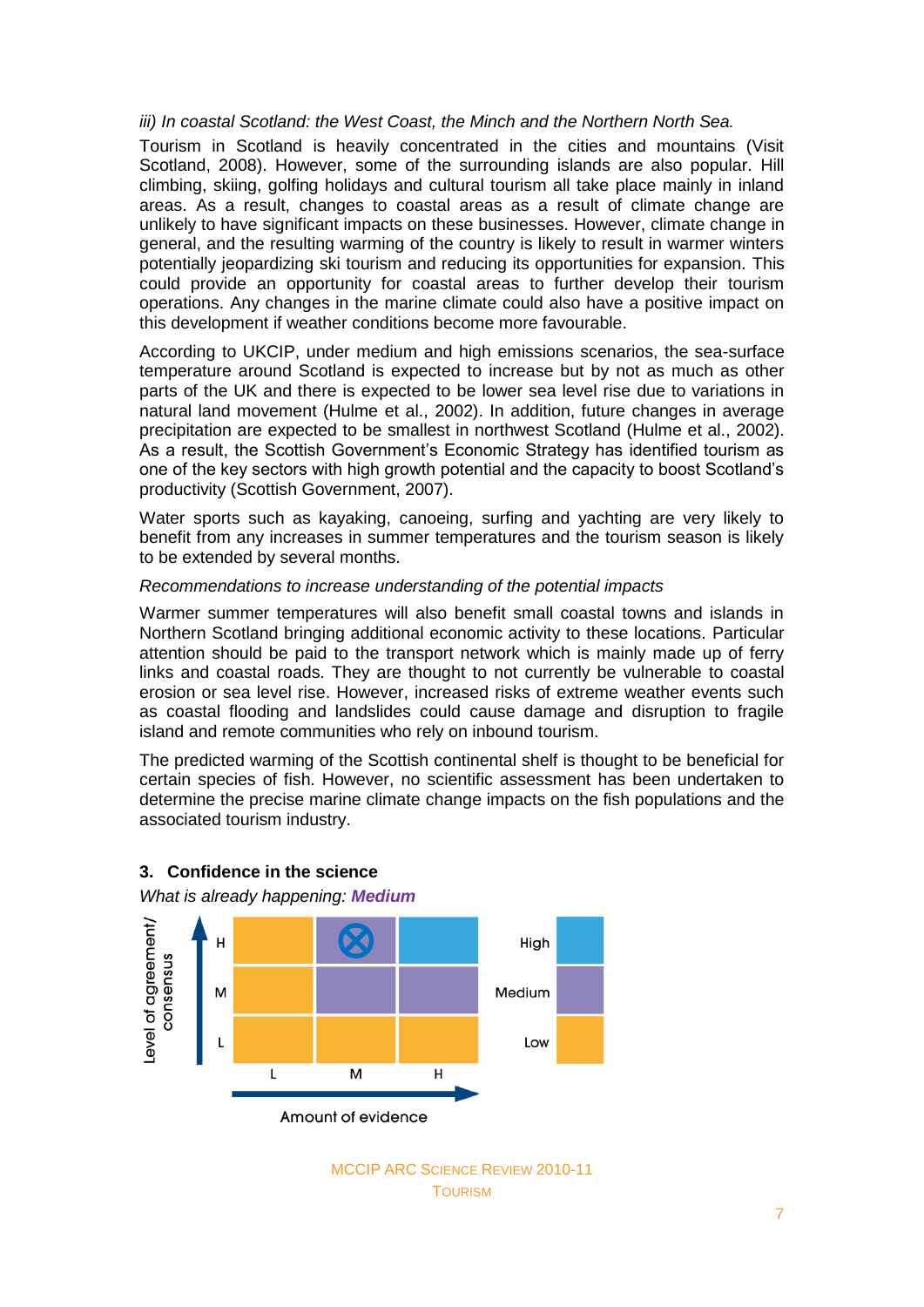In the UK, research into the impact of climate change on coastal tourism and the impact on visitor numbers is a relatively recent discipline. However, changes in marine climate have been observed in a significant number of regions and countries. The relationship between climate change and the impacts on marine and coastal tourism is increasingly accepted by the scientific community and there is growing evidence of the general population shifting their tourism preferences in line with changes in climate.



Research into the effect of changes in the marine climate and the impacts on tourism is ongoing. Due to uncertainty in the climate predictions and even greater uncertainty in how tourists and the tourism sector will adapt to climate changes, it is not possible to explicitly predict how the tourism sector will be affected. However, several models and research studies all suggest similar impacts which have also started to be observed in some regions and countries of the UK. The UK is expected to have increased numbers of visitors due to the air and sea temperatures become more stable and reliable during the summer months.

## **4. Knowledge gaps**

The top priority knowledge gaps that need to be addressed in the short term to provide better advice to be given to policy makers are:

- *1.* The lack of detailed information on how tourists will respond to climate changes and the potential impacts this may have. There is an assumption that tourism numbers in northern Europe will increase. It can also be assumed that with warmer summers domestic tourists will head to the, traditionally cooler, coastal areas. However, further research is required into visitors' preferences especially relating to the reasons for visiting certain locations.
- *2.* The lack of knowledge on the adaptative capacity of the tourist sites and regions. An assessment of the adaptative capacity of the locations where the tourism sector takes place is essential to identify the vulnerability to marine climate change and develop an efficient action plan and preventive strategy. It will also allow operators to benefit from economic opportunities that may arise.
- *3.* The lack of knowledge on the carrying capacity of tourist sites and attractions. With a predicted increase in visitor numbers and the potential degradation of sites and attractions, either through climate change or tourism, it is important to determine the carrying capacity to better manage tourists and minimize their impacts on the tourism resources and the environment.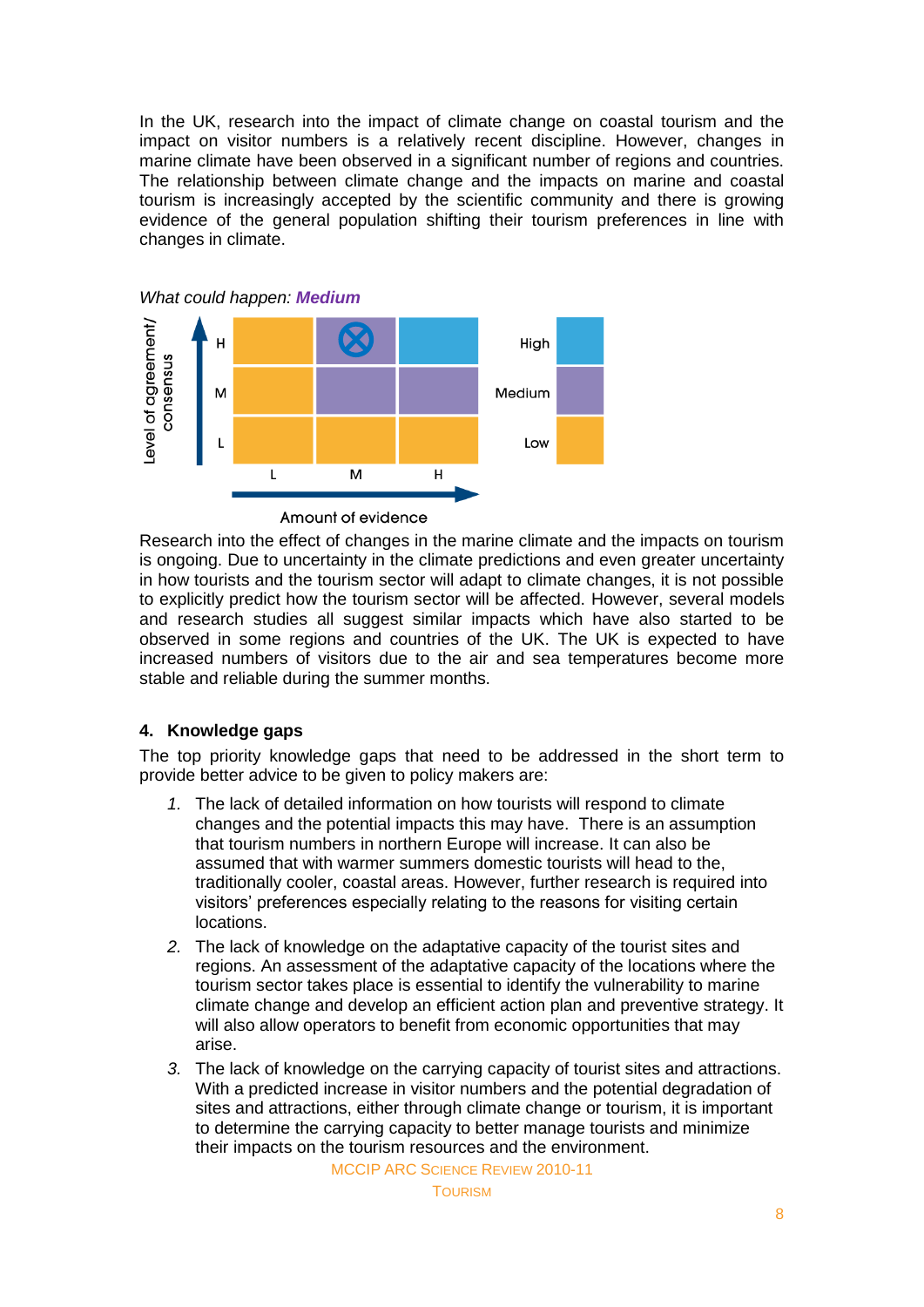## **5. Socio-economic impacts**

The full paper already deals with socio economic and environmental impacts of climate change on tourism and marine recreation.

If the UK experiences milder winters and more reliable summers in line with the current predictions, the tourism season will be extended. This will provide increased opportunities for more year-round employment rather than the traditional seasonal work. However, extreme events may deter visitors and result in significant costs for tourism operators.

## **6. References**

- Amelung, B. and Viner, D. (2006) The sustainability of tourism in the Mediterranean: Exploring the future with the Tourism Climatic Index. *Journal of Sustainable Tourism*, **14** (4), 349-366.
- Arkell, B., Darch. G., and McEntee, P (eds) SNIFFER UK CC13 (2007) Preparing for a Changing Climate in Northern Ireland: summary report. [www.doeni.gov.uk](www.doeni.gov.uk/preparing_for_a_climate_change_in_northern_ireland_executive_summary.pdf) [/preparing\\_for\\_a\\_climate\\_change\\_in\\_northern\\_ireland\\_executive\\_summary.pdf](www.doeni.gov.uk/preparing_for_a_climate_change_in_northern_ireland_executive_summary.pdf)
- Bigano, Andrea, Goria, Alessandra, Hamilton, Jacqueline M. and Tol, Richard S. J. (2005) The Effect of Climate Change and Extreme Weather Events on Tourism (February 1, 2005). FEEM Working Paper No. 30.05; CMCC Research Paper No. 01. Available at SSRN: [http://ssrn.com/abstract=673453.](http://ssrn.com/abstract=673453) [Accessed 25 June 2010]
- Bresnan, E., L. Fernand, K. Davidson, M. Edwards, S Milligan, R Gowan, J Silke, S Kröger & R Raine (2010) Climate Change impacts on Harmful Algal Blooms (HABs) *in* MCCIP Annual Report Card 2010-11, MCCIP Science Review, 10pp. [www.mccip.org.uk/arc](http://www.mccip.org.uk/arc)
- Brown, J.M., Souza, A.j., and Wolf, J (n.d.) An 11-year validation of wave-surge modelling in the Irish Sea, using a nested POLCOMS-WAM modelling system. [nora.nerc.ac.uk/9032/1/Brownetalomod2010.pdf.](http://nora.nerc.ac.uk/9032/1/Brownetalomod2010.pdf) [Accessed 26 June 2010]
- Climate Change Risk Management Ltd (CCRM Ltd) (2008) *Climate change in Cornwall: Future Risks*.
- Cumbria Intelligence Observatory (2010) *Cumbria Floods November 2009: An Impact Assessment* [www.cumbriaobservatory.org.uk/elibrary/Content/Internet/536/671/4674](http://www.cumbriaobservatory.org.uk/elibrary/Content/Internet/536/671/4674/4026717419.pdf) [/4026717419.pdf.](http://www.cumbriaobservatory.org.uk/elibrary/Content/Internet/536/671/4674/4026717419.pdf) [Accessed 25 June 2010]
- Cunningham, S., R. Marsh, R. Wood, C. Wallace, T. Kuhlbrodt, and S. Dye (2010) Atlantic Heat Conveyor (Atlantic Meridional Overturning Circulation) *in* MCCIP Annual Report Card 2010-11, MCCIP Science Review, 14pp. [www.mccip.org.uk/arc](http://www.mccip.org.uk/arc)
- Department for Environment, Food and Rural Affairs (2005) Charting Progress: An Integrated Assessment of the State of the UK Seas. Defra, London, UK
- European Commission (2010) Survey on the attitudes of Europeans towards tourism, Analytical report, Wave 2.
- EUROSION (2004) *A European initiative for sustainable coastal erosion management.*  [http://www.eurosion.org/index.html.](http://www.eurosion.org/index.html) [Accessed 25 June 2010]
- Evans, P.G., I.L. Boyd, C.D. MacLeod (2010) Impacts of Climate Change on Marine Mammals *in* MCCIP Annual Report Card 2010-11, MCCIP Science Review, 14pp. [www.mccip.org.uk/arc](http://www.mccip.org.uk/arc)
- Fealy, R., Sweeney, J., Murphy, C., and McElwain, L (2006) *The Isle of Man Climate Change Scoping Study: Climate Indicators for acclimatise and the Department of Local Government and the Environment, Isle of Man Government.*  [www.gov.im/lib/docs/dlge/3climateindicatorsfinal.pdf.](http://www.gov.im/lib/docs/dlge/3climateindicatorsfinal.pdf) [Accessed 26 June 2010]
- Firth, J. and Hutchins, A. (2006) *The Isle of Man Climate Change Scoping Study*. Acclimateise, Southwell. [www.gov.im/lib/docs/dlge/enviro/executivesummaryfinalv2.pdf](http://www.gov.im/lib/docs/dlge/enviro/executivesummaryfinalv2.pdf) [Accessed 26 June 2010].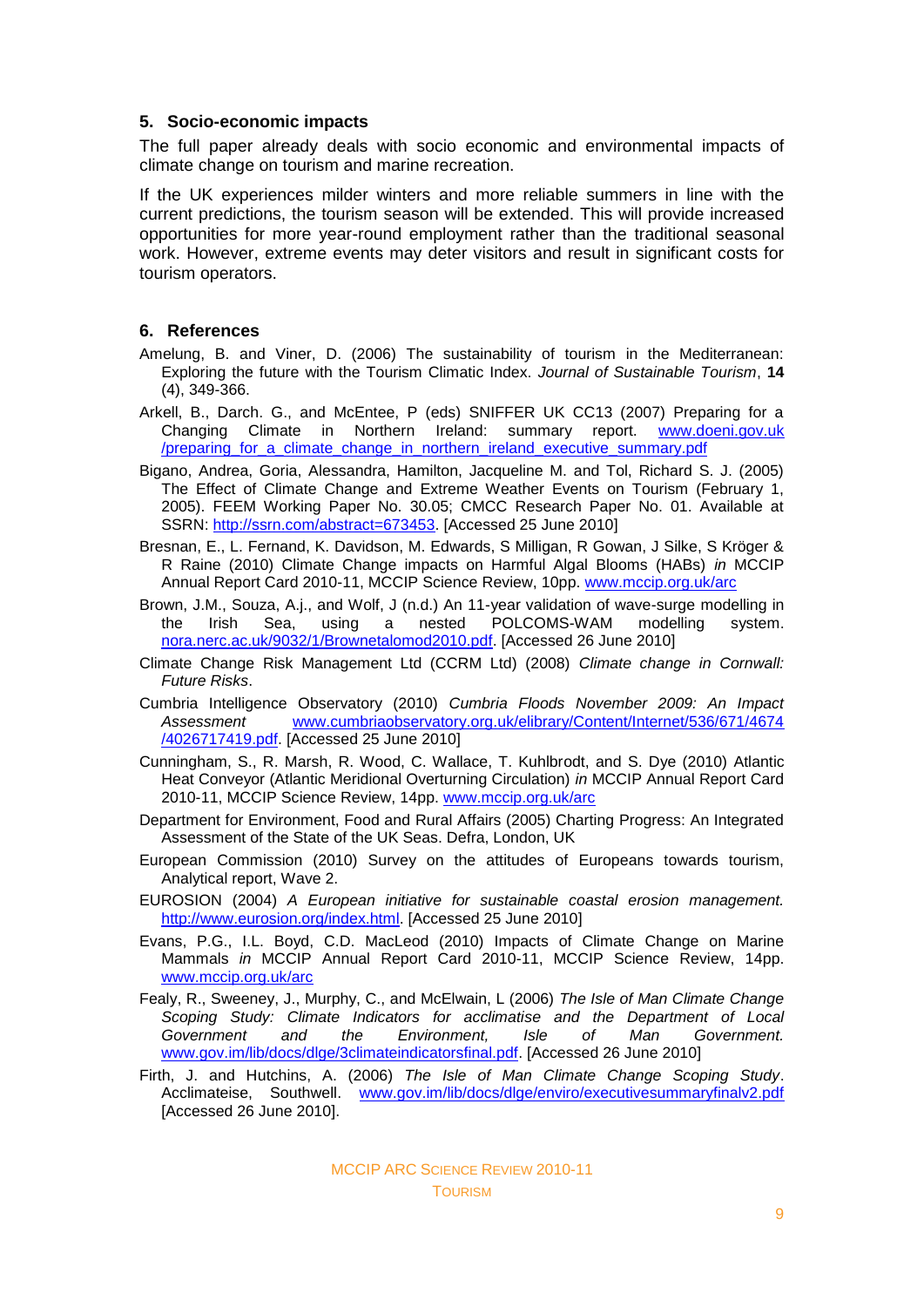- Fish, P. and R. Moore. (2005) *Climate change impacts on coastal cliffs: accessing and using meaningful data*, Presentation at the CLIFFS Meeting, Loughborough University, October 2005. [www.cliffs.lboro.ac.uk](http://www.cliffs.lboro.ac.uk/) [Accessed 25 August 2008]
- Gössling, S., Bredberg, M., Randow, A., Svensson, P., and Swedlin, E. (2006) Tourist perceptions of climate change: a study of international tourists in Zanzibar. *Current Issues in Tourism,* **9**(4-5), 419-435.
- Hulme, M., Jenkins, G.J., Lu, X., Turnpenny, J.R., Mitchell, T.D., Jones, R.G., Lowe, J., Murphy, J.M., Hassell, D., Boorman, P., McDonald, R., and Hill, S. (2002) *Climate change scenarios for the United Kingdom: The UKCIP02 Scientific Report*. Tyndall Centre for Climate Change Research, School of Environmental Science, University of East Anglia, Norwich, UK. 120pp.
- Intergovernmental Panel on Climate Change (IPCC) (2007) *A contribution of working groups I, II and III to the Fourth Assessment Report of the Intergovernmental Panel on Climate Change*. [www.ipcc.ch](http://www.ipcc.ch/)
- Isle of Man Government (2010a) [www.gov.im/isleofman/economic.xml](http://www.gov.im/isleofman/economic.xml) [Accessed 26 June 2010]
- Isle of Man Government (2010b) *Vision 2020: Isle of Man Tourism Strategy.*  [www.gov.im/tourism/trade/strategy.xml.](http://www.gov.im/tourism/trade/strategy.xml) [Accessed 26 June 2010]
- Jenkins, G.C., Perry, M.C. and Prior, M.J.O (2007) *The climate of the United Kingdom and recent trends*. Met Office Hadley Centre, Exeter, UK.
- Murphy, J., Sexton, D., Jenkins, G., Boorman, P., Booth, B., Brown, K., Clark, R., Collins, M., Harris, G. and Kendon, L. (2009) *UK Climate Projections science report: Climate change projections*. Met Office Hadley Centre. [ukclimateprojections.defra.gov.uk/.](http://ukclimateprojections.defra.gov.uk/) [Accessed 22 June 2009].
- Northern Ireland Tourist Board (NITB) (2007) *Tourism visitor and domestic holiday attitude survey 2007* [www.nitb.com/Filehandler.ashx?id=595.](http://www.nitb.com/Filehandler.ashx?id=595) [Accessed 26 June 2010]
- Northern Ireland Tourist Board (2008) *Visitor Attractions Survey* [http://www.nitb.com/CategoryPage.aspx?path=2e3c2831-b6cb-4bcd-a276](http://www.nitb.com/CategoryPage.aspx?path=2e3c2831-b6cb-4bcd-a276-e0283e5bd203,7d900211-b5e0-4238-ae9d-7a0470e3517f,b210892b-3fce-40a9-b0d9-31b7d7d22106) [e0283e5bd203,7d900211-b5e0-4238-ae9d-7a0470e3517f,b210892b-3fce-40a9-b0d9-](http://www.nitb.com/CategoryPage.aspx?path=2e3c2831-b6cb-4bcd-a276-e0283e5bd203,7d900211-b5e0-4238-ae9d-7a0470e3517f,b210892b-3fce-40a9-b0d9-31b7d7d22106) [31b7d7d22106.](http://www.nitb.com/CategoryPage.aspx?path=2e3c2831-b6cb-4bcd-a276-e0283e5bd203,7d900211-b5e0-4238-ae9d-7a0470e3517f,b210892b-3fce-40a9-b0d9-31b7d7d22106) [Accessed 26 June 2010].
- Northern Ireland Tourist Board (2009) *Tourism Barometer Wave 3*. [www.nitb.com/CategoryPage.aspx?path=2e3c2831-b6cb-4bcd-a276](http://www.nitb.com/CategoryPage.aspx?path=2e3c2831-b6cb-4bcd-a276-e0283e5bd203,76feeab2-495b-4951-8e1a-f26d64d3fca4,b12cb1ef-7667-4c03-9e89-6e45ff52c444) [e0283e5bd203,76feeab2-495b-4951-8e1a-f26d64d3fca4,b12cb1ef-7667-4c03-9e89-](http://www.nitb.com/CategoryPage.aspx?path=2e3c2831-b6cb-4bcd-a276-e0283e5bd203,76feeab2-495b-4951-8e1a-f26d64d3fca4,b12cb1ef-7667-4c03-9e89-6e45ff52c444) [6e45ff52c444.](http://www.nitb.com/CategoryPage.aspx?path=2e3c2831-b6cb-4bcd-a276-e0283e5bd203,76feeab2-495b-4951-8e1a-f26d64d3fca4,b12cb1ef-7667-4c03-9e89-6e45ff52c444) [Accessed 26 June 2010]
- Office for National Statistics (2009) *Travel Trends 2008: Data and Commentary from the International Passenger Survey*. [www.statistics.gov.uk/downloads/theme\\_transport](http://www.statistics.gov.uk/downloads/theme_transport/Travel_Trends_2008.pdf) [/Travel\\_Trends\\_2008.pdf](http://www.statistics.gov.uk/downloads/theme_transport/Travel_Trends_2008.pdf) [Accessed 25 June 2010]
- Scottish Government (2007) *The Government Economic Strategy*. www.scotland.gov.uk /Resource/Doc/202993/0054092.pdf. [Accessed 26 June 2010]
- Sea Watch Foundation (n.d.) *Threats to UK cetaceans*. www.seawatchfoundation.org.uk /docs/Threats%20to%20UK%20cetaceans.pdf. [Accessed 26 June 2010]
- South West Climate Change Impacts Partnership (SWCCIP) and South East Climate Change Partnership (2003) *Climate change and tourism in the south of England.*
- Viner D., Agnew M., University of East Anglia, WWF-UK (1999) Climate Change and Its Impacts on Tourism
- Visit Britain (2009) *Activities undertaken by visitors from overseas in the nations and regions of the UK*. [www.visitbritain.org/Images/Activities%20by%20Nation%20and%20Region](http://www.visitbritain.org/Images/Activities%20by%20Nation%20and%20Region%0b_tcm139-167960.pdf) [\\_tcm139-167960.pdf.](http://www.visitbritain.org/Images/Activities%20by%20Nation%20and%20Region%0b_tcm139-167960.pdf) [Accessed 25 June 2010]
- Visit England (2009) *Visitor Attractions Trends in England 2008*. www.enjoyengland.com /Images/Annual%20Visits%20to%20Visitor%20Attractions%20Survey%202008%20- %20Final%20Report\_tcm21-172083.doc. [Accessed 25 June 2010]
- Visit Scotland (2008) *Visit Scotland Research* www.visitscotland.org/research\_and\_statistics /tourism\_statistics/national\_facts\_and\_figures.aspx. [Accessed 25 June 2010.]

MCCIP ARC SCIENCE REVIEW 2010-11 **TOURISM**